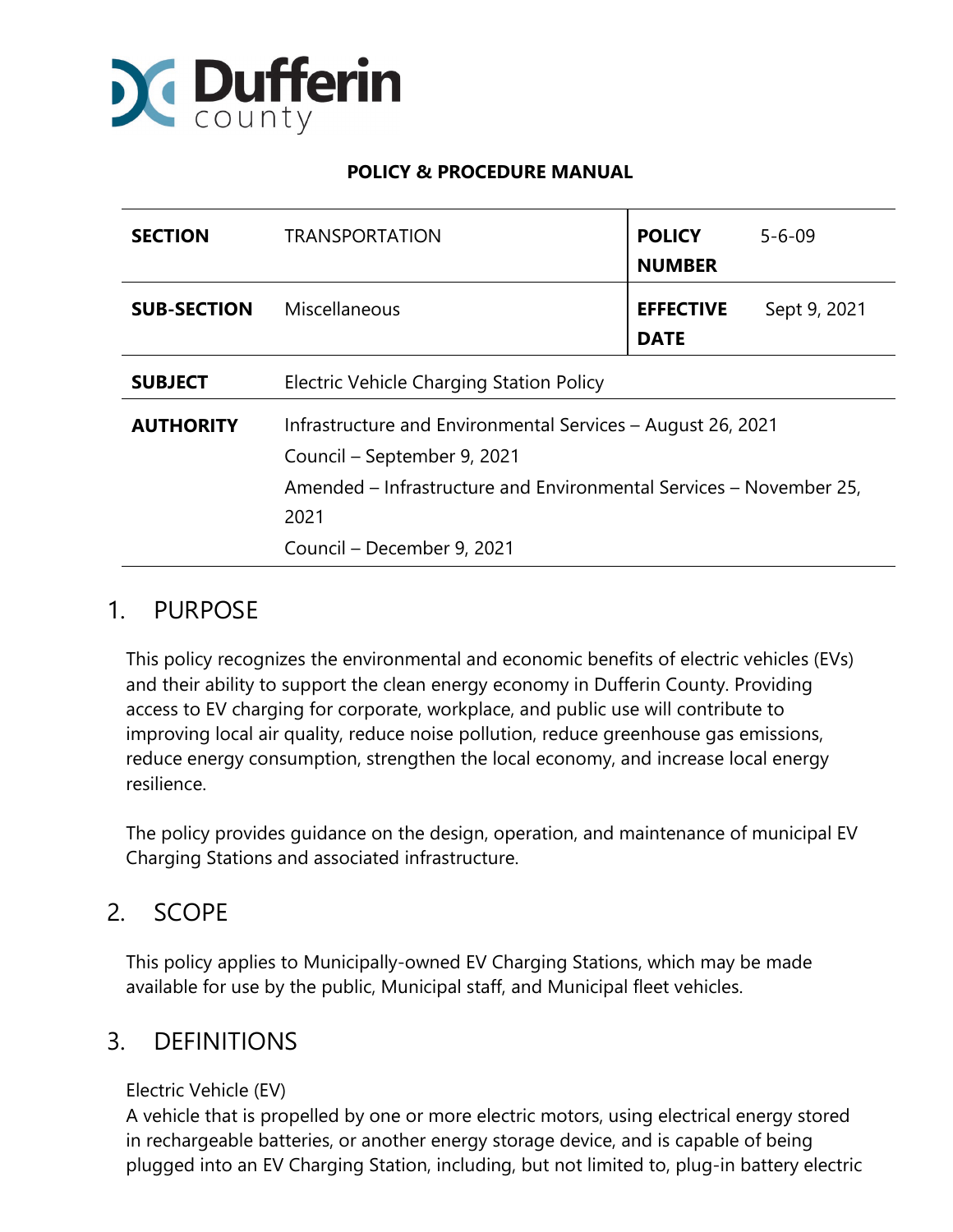cars, fuel cell battery electric vehicles, and plug-in hybrid vehicles.

EV Charging Station

The vehicle charging equipment installed on Municipal property, inclusive of the EV Charging Station pillar, electronic/physical parts, head, and the parking space designated for use when charging an EV.

EV Parking Space

A parking space designated for the use of EVs while plugged into an EV Charging Station, as indicated by authorized signs.

EV Charger Service Provider A third-party organization that supplies and/or operates the EV Charging Station.

Fleet EVs EVs, owned by the Municipality, that are used by staff for work-related purposes.

User

A person who uses an EV Charging Station.

# 4. POLICIES

## **Usage and Fees**

- $4.1$ EV parking spaces are intended solely for EVs actively using the charging equipment and are available on a first-come, first-serve basis for any eligible (or authorized) users as defined in section 30.2 of the Reserved Parking for Electric Vehicle Charging Act, 2019, S.O. 2019, c. 18.
- 4.2 EV Charging Stations are available for use by the public for a fee, as per the Dufferin County User Fee By-law, unless otherwise stated during promotional grace periods to encourage usage as approved by the Director of Public Works or designate.
- $4.3$ User fees, where applicable, are assessed for the total time a vehicle is connected to an EV Charging Station, not for the period of time that the vehicle is being charged or for the total energy transfer as outlined in the Dufferin County User Fee By-law.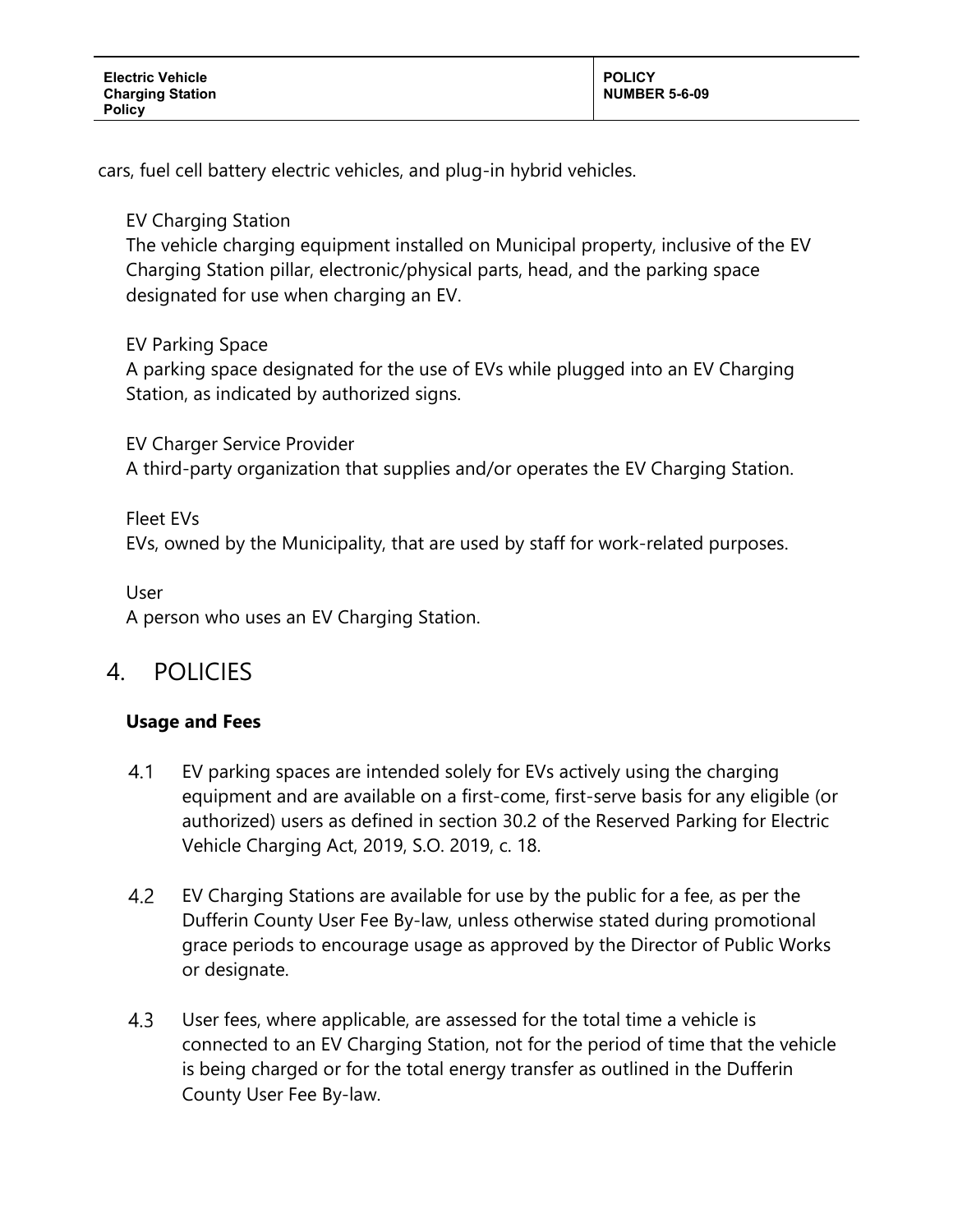**Electric Vehicle Charging Station Policy**

- $4.4$ Municipally-owned EV Charging Stations are intended to be user-fee supported. Fees collected from the use of the EV Charging Stations will be used to cover all associated operational costs of the EV Charging Stations, including but not limited to repair and maintenance, replacement and upgrades, data management, snow removal, and administration.
- $4.5$ EV Charging Station fees will be reviewed and updated at least annually or from time-to-time, as necessary by the County using data collected from EV Charging Stations to ensure established fees meet the objective to be tax-levy neutral.
- 4.6 Unless specified by signage on site, closed for an event or disabled for repair or regular maintenance, EV Charging Stations allow for unrestricted and unlimited access during and after business hours.
- 4.7 Each User must take extra care to ensure that EV Charging Station cords are coiled, safely returned to the station, and are not left in a position where they could be a tripping hazard.
- 4.8 EV Users are responsible for acquiring the app associated with the EV Charger Service Provider equipment, familiarizing themselves with the proper and safe use of the equipment, payment of fees, monitoring the duration of time that their vehicle has been connected to an EV Charging Station, and for moving their vehicle once the charging session has been completed. Users of the EV Charging Stations do so at their own risk.
- 4.9 The User is expected to move their vehicle from the EV Parking Space once their vehicle is fully charged. A notification will been sent by the Service Provider, informing the User that the charging session has been completed. Users will continue to incur costs even after the vehicle is fully charged, as outlined in the Dufferin County Fee By-law. EV drivers whose vehicles do not require charging are encouraged to be conscientious of the needs of drivers who do require a charge in order to make it to their next destination and not use available EV charging stations if not needed.

## 5. MAINTENANCE

Day-to-day maintenance and operations activities (e.g. snow removal, garbage  $5.1$ collection, etc.) are the responsibility of the municipal property owner and/or contracted service provider managing the site where the EV parking space is located.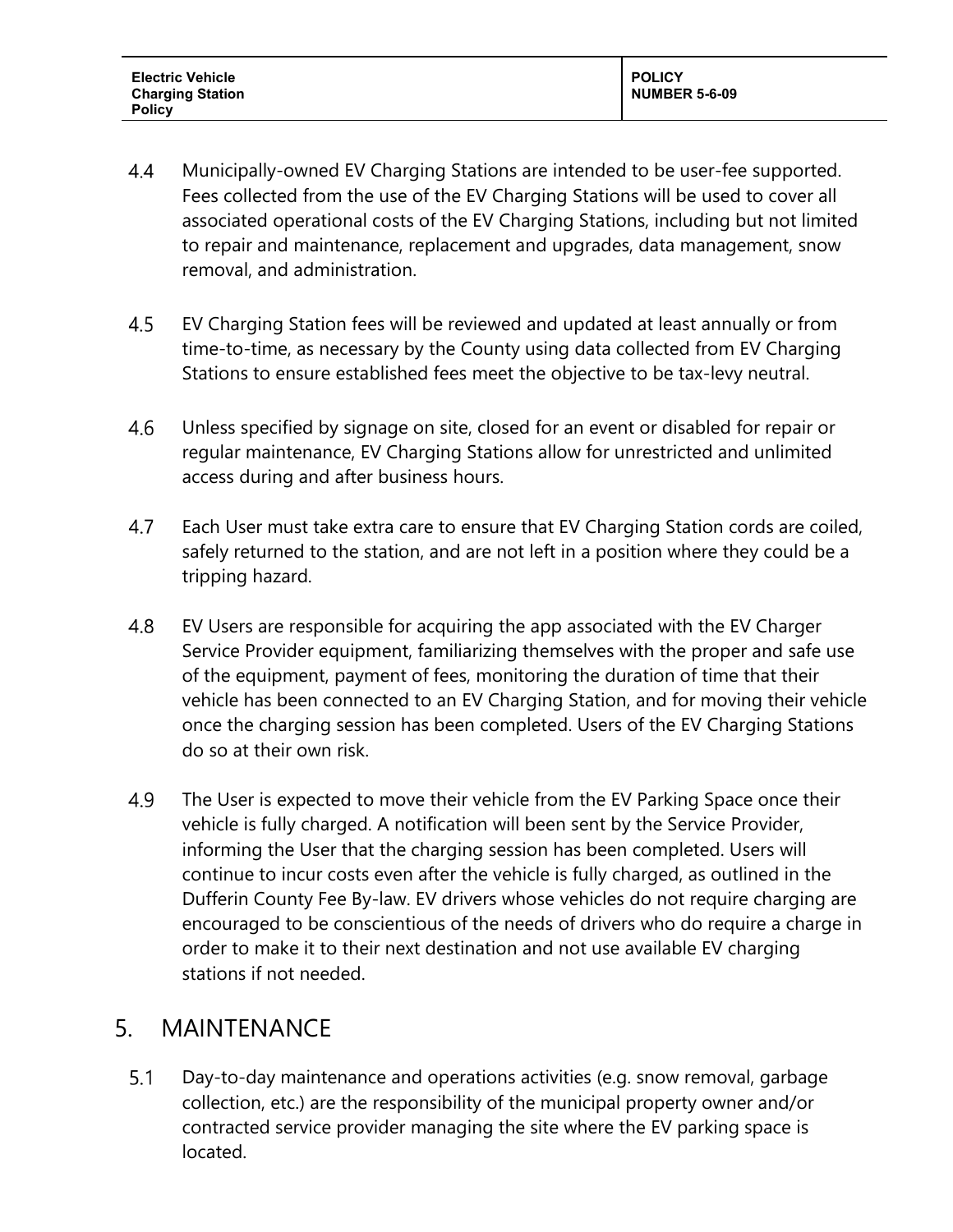- $5.2$ Snow removal is required for all outdoor sites with a level of service that ensures the EV parking space, control equipment, and adjacent access aisles are fully usable at times indicated on signage. Snow removal of the access aisle and accessible routes should occur first or at the earliest possible time.
- Any operational issues related to the EV Charging Stations and its components  $5.3$ are to be reported to the County who will complete documentation for further action.
- $5.4$ The Municipality assumes no responsibility or liability for damage to vehicles using the EV Charging Stations.
- $5.5$ This policy will be reviewed at least annually or as deemed necessary from the day the policy is enacted to determine effectiveness. When updating EV policy, the Municipality shall endeavor to consult with other municipalities in Dufferin to promote a common user experience across the County.

### **Municipal Fleet Charging**

- 5.6 Fleet EVs are designated a vehicle-specific location for overnight charging.
- 5.7 Select EV parking spaces may be designated solely for Municipal fleet EVs. Such EV parking spaces will be signed accordingly and are not available for other Users.
- 5.8 In EV Charging Station locations designated for fleet and workplace/public charging, fleet EVs have exclusive access to charging after 3 p.m. on weekdays, and all day on weekends, the Civic holiday, and Statutory holidays.
- 5.9 Payment for fleet EV charging will be transferred using vehicle specific EV charging station network payment cards. The Municipality will be charged directly for the use of EV charging station network payment cards by the EV Charger Service Provider.

#### **Restrictions and Enforcement**

- 5.10 A vehicle may not be parked in an EV parking space unless the vehicle is an EV and is plugged in to the station's charging equipment as per the Reserved Parking for Electric Vehicle Charging Act, 2019, S.O. 2019, c. 18.
- 5.11 Only Fleet EVs may park in EV Charging Stations that have been designated exclusively for fleet use.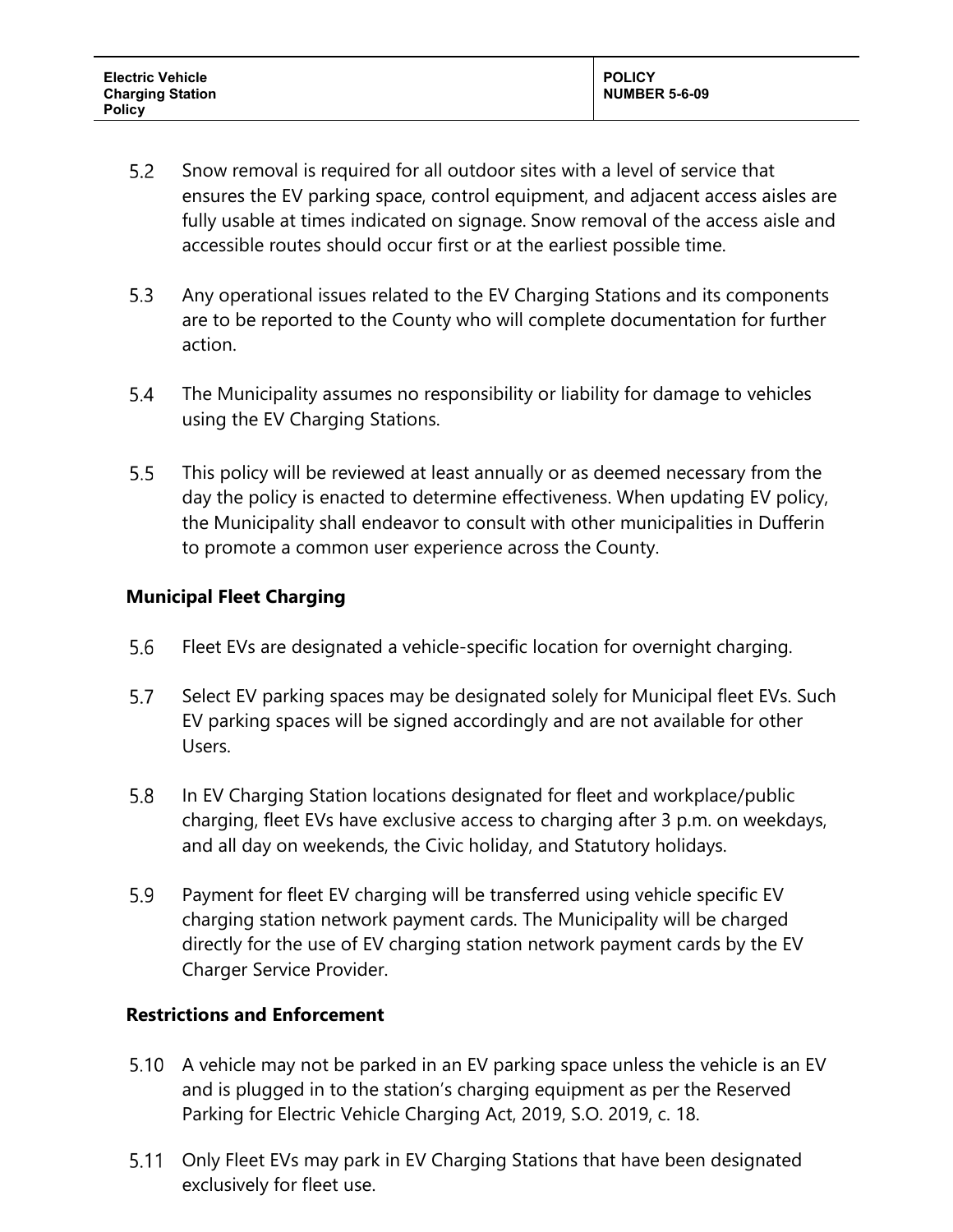- Enforcement of the strict use of EV Charging Stations is covered under the Highway Traffic Act.
- Electrical outlets at Municipal facilities may not be used for EV charging except those designated for use by EVs that is clearly indicated by signage.

# 6. DATA COLLECTION AND SHARING

- $6.1$ Data collection and data sharing must comply with the Municipality's privacy policies and stored within Canada.
- $6.2$ The EV Charger Service Provider is responsible for the maintenance and monitoring of EV Charging Station equipment and the management of fees collected on behalf of the Municipality.
- 6.3 The EV Charger Service Provider is responsible for ensuring compliance with Payment Card Industry Standards associated with the use of credit cards.
- 6.4 Data related to the use of the EV Charging Stations will be obtained by the Municipality from the Service Provider.
- $6.5$ Data will be reviewed by Municipal Staff to monitor station usage trends and assess EV policies and EV Charging Station fee structures.
- 6.6 Data related to the use of EV Charging Stations will be retained in accordance with the *Municipal Freedom of Information and Protection of Privacy Act*, R.S.O. 1990, c. M.56. Personal information will not be used for any other purpose than identified at the time of collection, nor disclosed in any circumstance, except as permitted by the Act.
- 6.7 Data collected by the Municipality's EV Charging Stations will be anonymized and may be shared with Dufferin's local municipalities for reporting purposes. Disaggregated data may be shared more broadly on a case-by-case basis.

# 7. DESIGN CRITERIA

## **General**

 $7.1$ To ensure greater equity, all public EV parking spaces must follow a consistent guideline criterion for accessibility as outlined in the *Accessibility for Ontarians with Disabilities Act (AODA), 2005*, where reasonably practicable.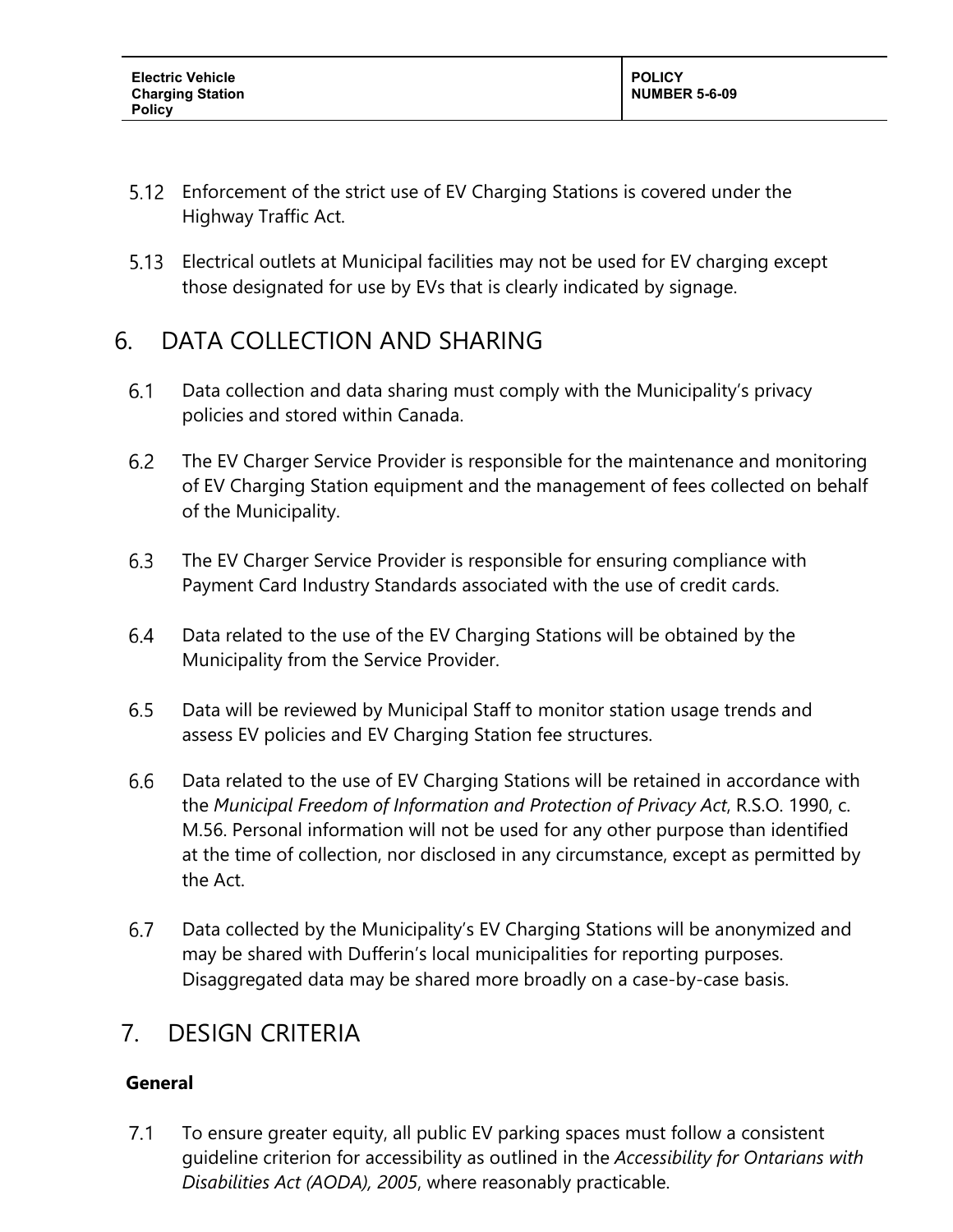- $7.2$ The installation of EV charging infrastructure on Municipal properties and within the streetscape must not create barriers to mobility or access for those with disabilities, or other accessibility challenges.
- $7.3$ Where a parking facility serves multiple buildings or accessible entrances, EV Parking Spaces should be distributed to enable Users to park near to as many accessible entrances as possible.
- 7.4 Bollards will be installed to protect EV Charging Stations from damage.

## **EV Parking Spaces**

- $7.5$ EV Parking Spaces must be a minimum width of 3400 mm and length of 5400 mm, meeting the standards for "Type A" accessible parking spaces outlined in Ontario Regulation 191/11, as amended, where reasonably practicable.
- 7.6 EV Parking Spaces must have a maximum running slope and cross-slope of surface at 1:50 (2 per cent) in new and rehabilitated parking lot designs.
- $7.7$ An access aisle must be provided adjacent and parallel to each EV Parking Space that is at least 1500 mm wide and clearly indicated by high colour contrast diagonal pavement markings where reasonably practicable. This access aisle can be shared with another accessible and/or EV Parking Space.
- 7.8 There must be a vertical height clearance of 2100 mm (minimum) at designated EV Parking Spaces and along the vehicle access and egress routes.
- $7.9$ EV parking ground surface must be firm, stable and slip resistant.
- EV Parking Spaces should have adequate lighting to operate the EV charging infrastructure in a safe environment. Lighting should be enough to easily read associated signs, instructions, or controls on the EV Charging Station and provide sufficient lighting around EV Parking Spaces for safety and security.

#### **Signage and Pavement Markings**

EV Parking Spaces will be clearly marked with appropriate pavement markings and signage to designate an EV Parking Space and communicate the EV Charging Station etiquette and rules (as outlined in this policy).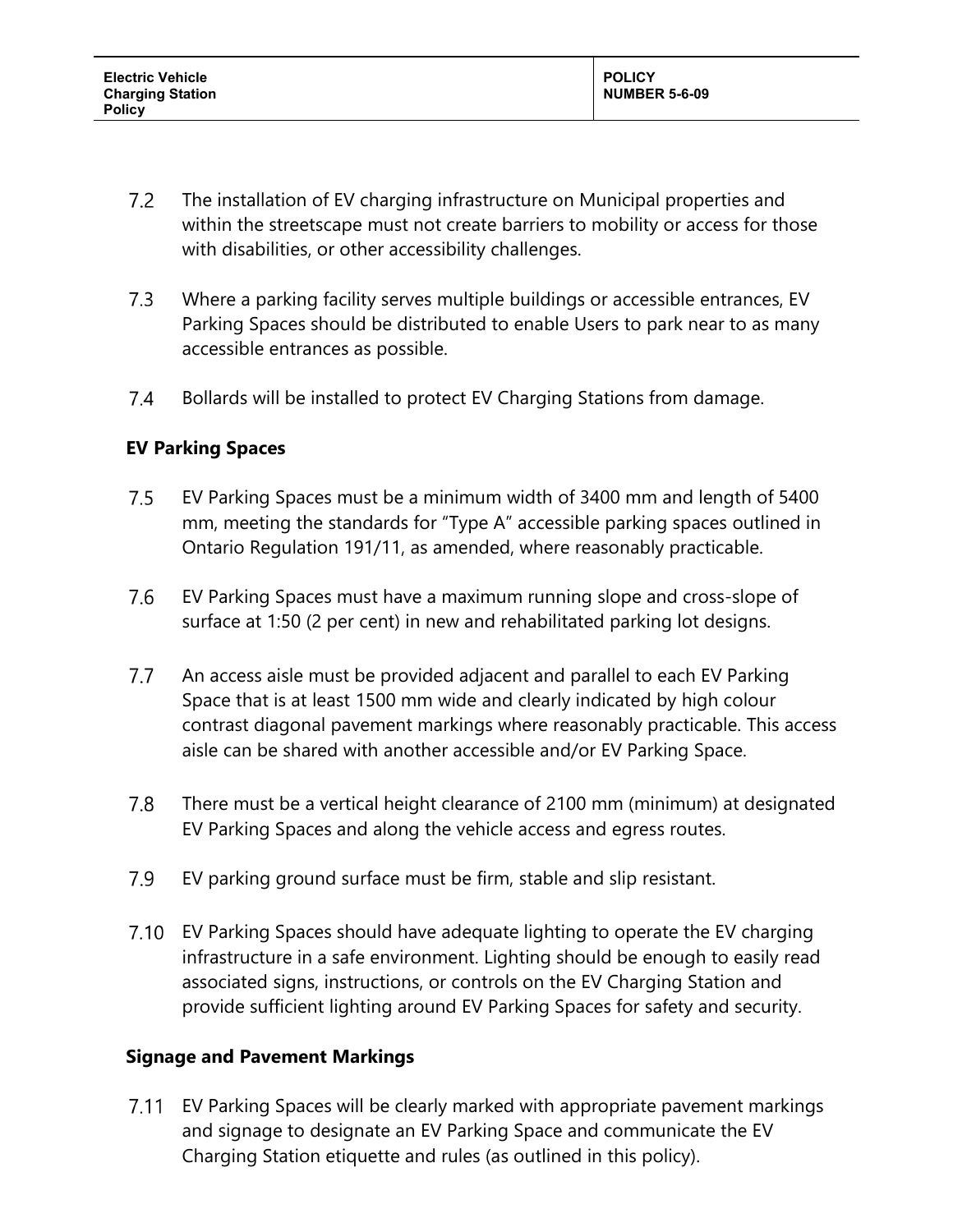- 7.12 Vertical signage must be reflectorized and display the EV parking symbol and information text.
- 7.13 Vertical signage must ensure the size of 300 mm wide by 600 mm high, at minimum, and be mounted at a height of 1500 mm to 2000 mm from the ground / floor.
- Vertical signage must ensure a high tonal contrast is provided between signage and background environment.
- 7.15 All pavement markings must be slip resistant and clearly visible through use of high tonal contrast compared to the surface of the EV parking space.
- 7.16 All pavement markings must be located in the centre of the EV Parking Space and be at least 1000 mm long.
- The blue colour required for identification of accessible parking spaces and access aisles in accessible parking shall **not** be used for pavement marking. Green colouring shall be used to identify EV Charging Stations.
- The surface of the EV Parking Space must be marked stating "EV CHARGING ONLY".
- 7.19 Dufferin Municipalities shall endeavor to use signage, EV symbols, and pavement markings that are the same as other municipalities in to promote a common user experience across Dufferin County.

#### **EV Charging Equipment**

- 7.20 An accessible route shall be provided connecting the EV Parking Space to the EV charger that serves it.
- EV chargers shall be located adjacent to and within the projected width of the vehicle space being served or within 915 mm of the projected width of access aisle at the head end or foot end of the EV space.
- EV chargers shall have a minimum clear floor space of 1350 mm x 800 mm.
- Charger operable parts shall be located in a range between 400 mm and 1220 mm from the floor.
- EV charging equipment should be operable with one hand, and not require grasping, pinching, or twisting of the wrist or force more than 5 lbs.